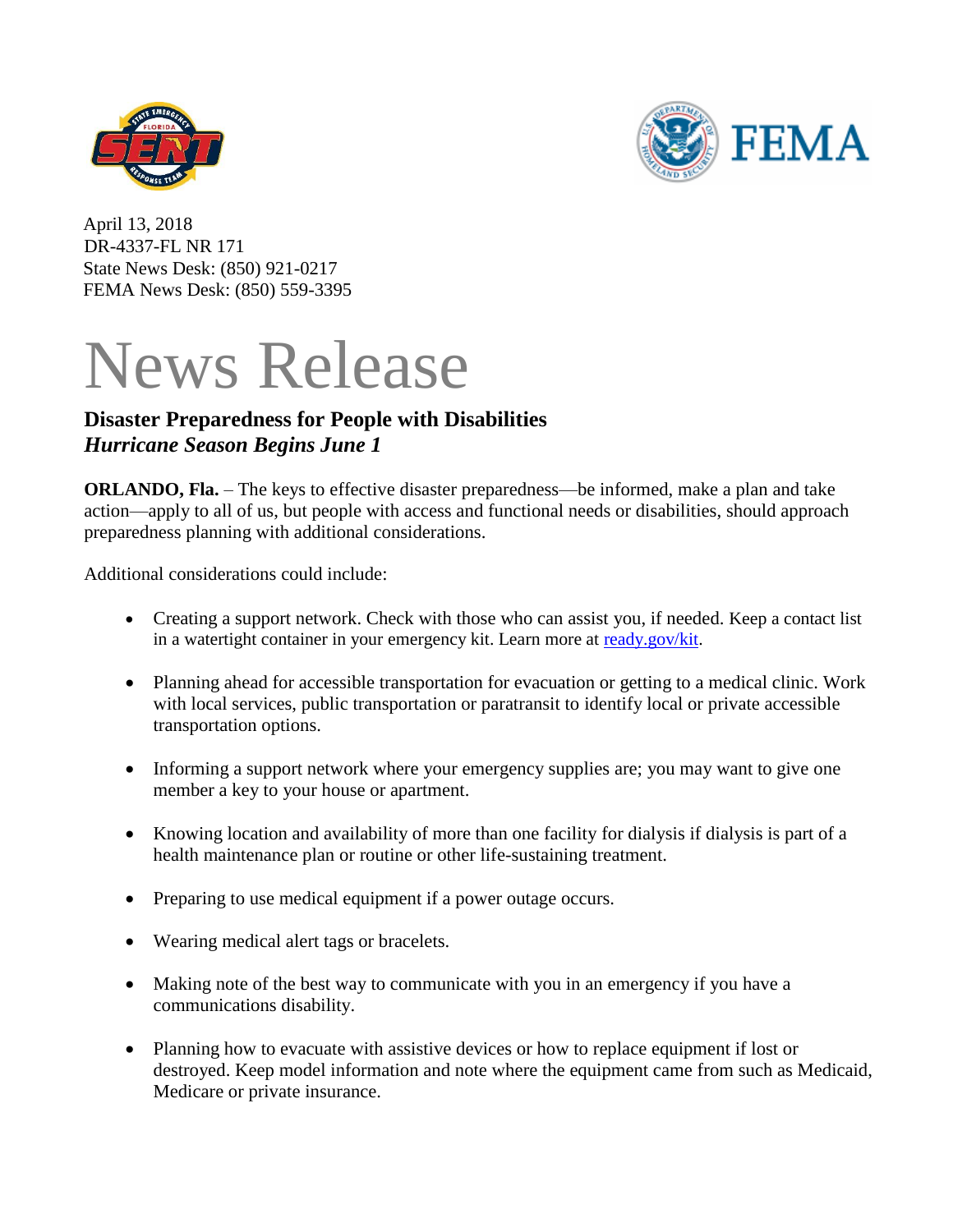## **Build a Kit**

In addition to having basic survival supplies, an [emergency kit](http://www.ready.gov/kit) should contain items to meet individual needs in various emergencies. Consider items used daily and those needed to add to a kit.

#### **Tips for People who are deaf or hard of hearing**

Include:

- A weather radio with text display and a flashing alert
- Extra hearing-aid batteries
- A TTY
- Pen and paper in case you have to communicate with someone who does not know sign language

#### **Tips for People who are blind or have low vision**

Include:

- Mark emergency supplies with Braille labels or large print. Keep a list of your emergency supplies on a portable flash drive, or make an audio file that is kept in a safe place where you can access it.
- Keep a Braille, or Deaf-Blind communications device in an emergency supply kit.

### **Tips for People with a mobility disability**:

Include:

- If you use a power wheelchair, have a lightweight manual chair available as a backup. Show others how to operate your wheelchair.
- Know the size and weight of your wheelchair, and if it is collapsible for transportation.
- Keep an extra mobility device such as a cane or walker, if you use one.
- If you use a seat cushion to protect your skin or maintain your balance, and you must evacuate without your wheelchair, take your cushion with you.

The Florida Division of Emergency Management, in coordination with each local emergency management agency in the state, developed a registry to allow residents with special needs to register with their local emergency management agency to receive assistance during a disaster. The statewide registry provides first responders with valuable information to prepare for disasters or other emergencies. To register, please visit [www.snr.floridadisaster.org](http://www.snr.floridadisaster.org/)

For more on the tips above and disaster planning for those with access and functional needs or disabilities, or for children, visit Ready.gov. The range of needs runs wide and effective planning runs deep. Be ready for hurricanes—and for any other disaster … and help those who may need neighborly assistance.